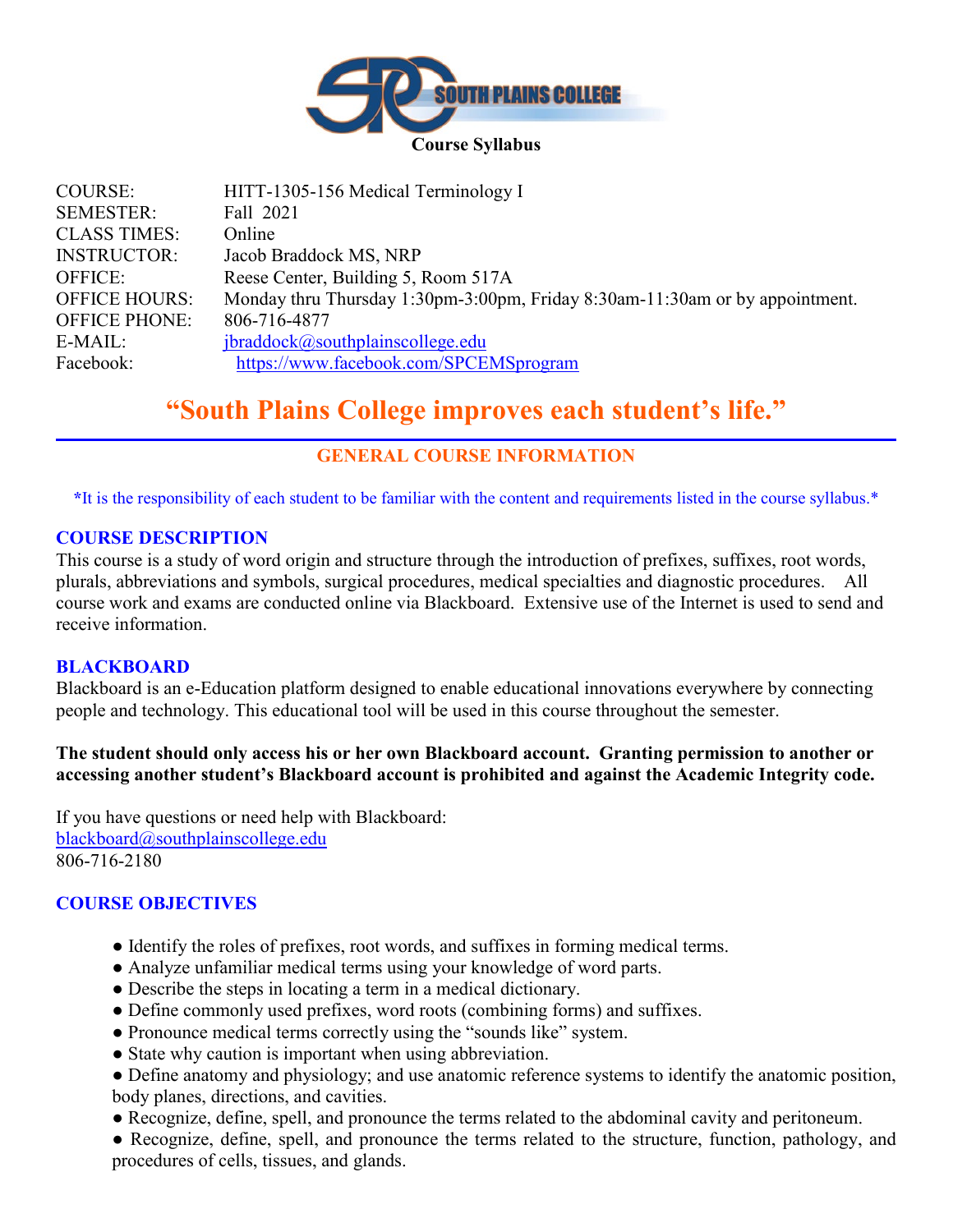● Define the terms associated with genetics including mutation, genetic engineering, and genetic counseling.

- Differentiate between genetic and congenital disorders, and identify examples.
- Identify the body systems in terms of their major structures, functions, and related word parts.
- Recognize, define, spell, and pronounce the terms related to types of diseases and the modes of disease transmission.
- Identify and describe the major functions and structures of the skeletal system.
- Describe three types of joints.
- Differentiate between the axial and appendicular skeletons.
- Identify the medical specialists who treat disorders of the skeletal systems.

• Recognize, define, spell, and pronounce the terms related to the pathology, diagnostic, and treatment procedures of the skeletal system.

- Describe the functions and structures of the muscular system including muscle fibers, fascia, tendons and the three types of muscles.
- Recognize, define, spell, and pronounce the terms related to the muscle movement and how muscles are named.

● Recognize, define, spell, and pronounce the terms related to the pathology, diagnostic, and treatment procedures of the muscular system.

- Describe the hearts in terms of chambers, valves, blood flow, heartbeat, blood supply, and heart sounds.
- Differentiate among the three different types of blood vessels and describe the major functions of each.
- Identify the major components of blood and the major functions of each.
- State the difference between pulmonary and systemic circulation.

• Recognize, define, spell, and pronounce the terms related to the pathology, diagnostic, and treatment procedures of the cardiovascular system.

- Describe the major functions and structures of the lymphatic and immune systems.
- Recognize, define, spell, and pronounce the terms related to the pathology, diagnostic and treatment procedures of the immune systems.
- Recognize, define, spell, and pronounce terms related to oncology.
- Identify and describe the major structures and functions of the respiratory system.
- Recognize, define, spell, and pronounce terms related to the pathology, diagnostic, and treatment procedures of the respiratory systems.
- Identify and describe the major structures and functions of the digestive system.
- Describe the process of digestion, absorption, and metabolism.
- Recognize, define, spell, and pronounce terms related to the pathology, diagnostic, and treatment procedures of the digestive system.
- Describe the major functions of the urinary system.
- Name and describe the structures of the urinary system.
- Recognize, define, spell, and pronounce terms related to the pathology, diagnostic, and treatment procedures of the urinary system.
- Describe the functions and structures of the nervous system.
- Identify the major divisions of the nervous system and describe the structures of each by location and function.
	- Identify the medical specialist who treat disorders of the nervous system.
	- Recognize, define, spell, and pronounce terms related to the pathology, diagnostic, and treatment procedures of the nervous system.
	- Recognize, define, spell, and pronounce terms related to the pathology, diagnostic, and treatment procedures of mental health disorders.
	- Describe the functions and structures of the eyes and adnexa.

• Recognize, define, spell, and pronounce terms related to the pathology diagnostic, and treatment procedures of eye disorders.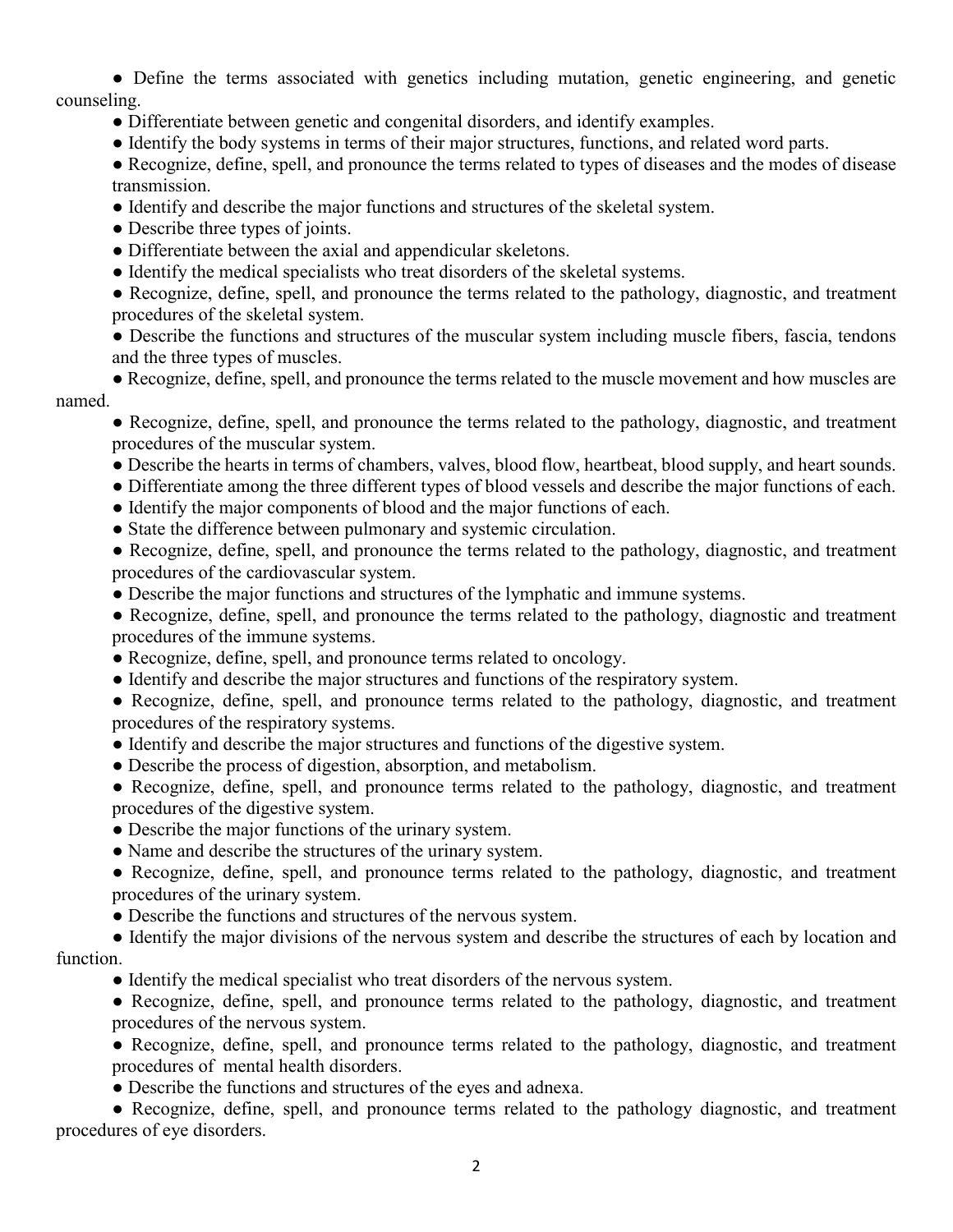• Describe the functions and structures of the ears.

● Recognize, define, spell, and pronounce terms related to the pathology, diagnostic, and treatment procedures of ear disorders.

● Identify and describe the functions and structures of the Integumentary system.

• Recognize, define, spell, and pronounce terms related to the pathology, diagnostic, and treatment procedures related to the skin.

• Recognize, define, spell, and pronounce terms related to the pathology, diagnostic, and treatment procedures related to hair, nails, and sebaceous glands.

- Describe the role of the hypothalamus and endocrine glands in maintaining homeostasis.
- Name and describe the functions of the primary hormones secreted by each of the endocrine glands.

• Recognize, define, spell, and pronounce terms related to the pathology, diagnostic, and treatment procedures of the endocrine glands.

- Identify and describe the major functions and structures of the male reproductive system.
- Recognize, define, spell, and pronounce terms related to the pathology, diagnostic, and treatment procedures of the male reproductive system
- Name at least six sexually transmitted diseases.
- Identify and describe the major functions and structures of the female reproductive system.

● Recognize, define, spell, and pronounce terms related to the pathology, diagnostic, and treatment procedures of the female reproductive system.

● Recognize, define, spell, and pronounce terms related to the pathology, diagnostic, and treatment procedures of the female during pregnancy, childbirth, and the postpartum period.

- Describe the four vital signs recorded for most patients.
- Recognize, define, spell, and pronounce the terms associated with basic examination procedures.
- Identify and describe the basic examination positions.

• Recognize, define, spell, and pronounce terms associated with frequently performed blood and urinalysis laboratory tests.

• Recognize, define, spell, and pronounce terms associated with radiography and other imaging techniques.

● Differentiate between projection and position; and describe basic radiographic projections.

● Recognize, define spell and pronounce terms related to pharmacology.

### **STUDENT LEARNING OUTCOMES**

- The student will be able to identify the different word components that help construct medical terminology.
- The student will also be introduced to word derivation, pronunciation, abbreviations and usage of medical dictionaries.
- The student will be introduced to the correct way to use a medical dictionary and gain understanding to all the information that is available in a dictionary besides the definitions.
- The student will reduce learning anxiety by realizing how medical terms are creating by combining various words parts, some of which they are already familiar and use on a daily basis.

### **EVALUATION METHODS**

The course grade will be determined using a combination of assignments, chapter exams, and a comprehensive final.

The student upon successful completion of this course will be able to read and understand medical literature and communicate with other medical professionals with at least 75% proficiency.

#### **ACADEMIC INTEGRITY**

It is the aim of the faculty of South Plains College to foster a spirit of complete honesty and a high standard of integrity. The attempt of any student to present as his or her own any work which he or she has not honestly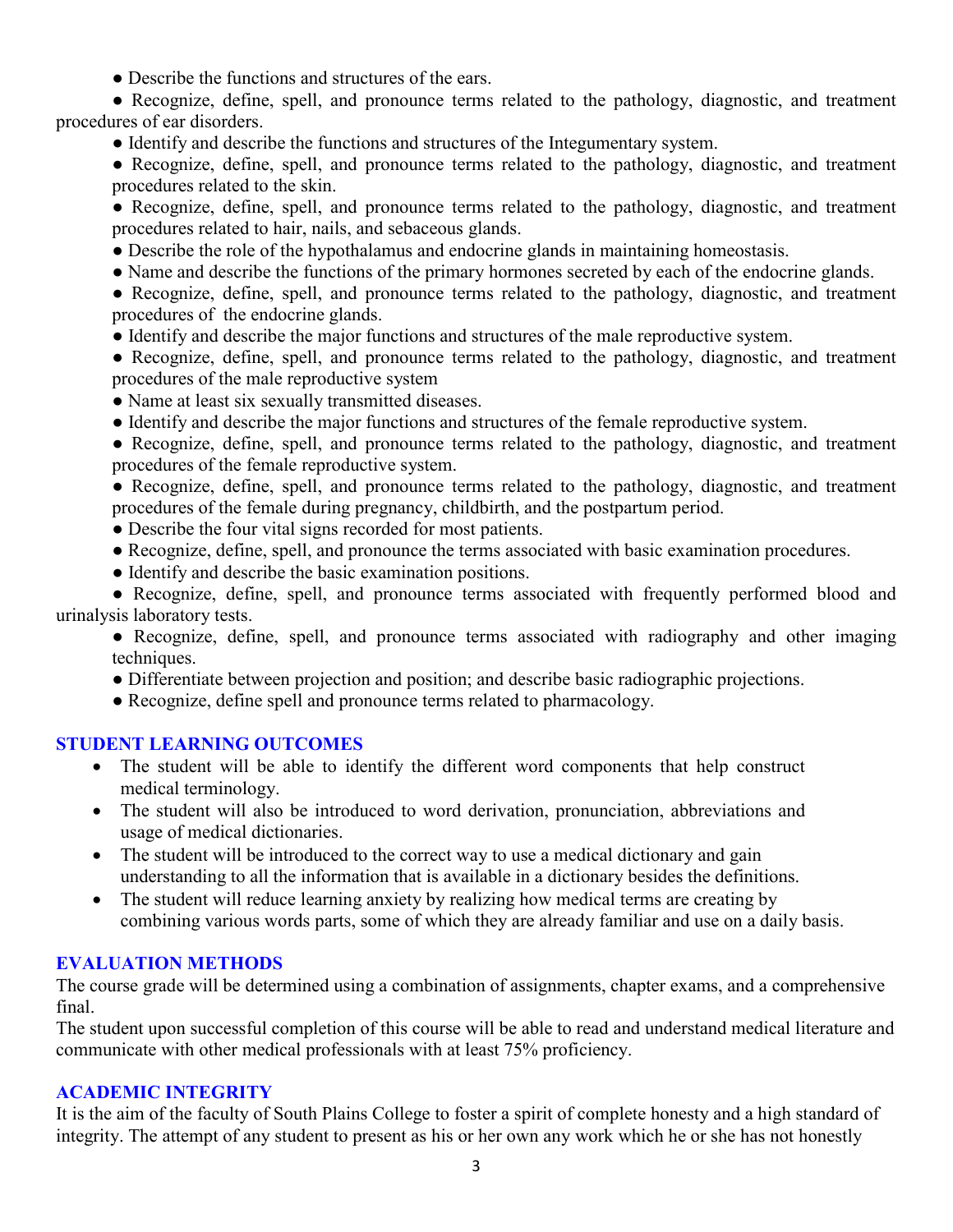performed is regarded by the faculty and administration as a most serious offense and renders the offender liable to serious consequences, possibly suspension.

**Cheating** - Dishonesty of any kind on examinations or on written assignments, illegal possession of examinations, the use of unauthorized notes during an examination, obtaining information during an examination from the textbook or from the examination paper of another student, assisting others to cheat, alteration of grade records, illegal entry or unauthorized presence in the office are examples of cheating. Complete honesty is required of the student in the presentation of any and all phases of coursework. This applies to quizzes of whatever length, as well as final examinations, to daily reports and to term papers.

Any assignment **0 or F** will be given on any assignment or test that cheating was utilized. Offender maybe liable for being dropped from the course at the discretion of the instructor.

**Plagiarism** - Offering the work of another as one's own, without proper acknowledgment, is plagiarism; therefore, any student who fails to give credit for quotations or essentially identical expression of material taken from books, encyclopedias, magazines and other reference works, or from themes, reports or other writings of a fellow student, is guilty of plagiarism.

A **0 or F** will be given on any assignment or test that cheating or plagiarism was utilized. Offender maybe liable for being dropped from the course at the discretion of the instructor.

### **LOGGING INTO THE COURSE**

Under no circumstances are you allowed to give your User ID and/or password to anyone. If someone, besides you, is logging into this course, I will drop you immediately with an 'F', regardless of the reason. If you are taking this course along with a roommate, spouse, or significant other, you need to let me know immediately. Failure to do so could result in your being dropped from this course with an 'F.

#### **COMPUTER USAGE**

As computer technology in the field of health occupations continues to become more popular, computers will be used in this course for several assignments. All students have access to computers and printers on the South Plains College campus. Students will be expected to utilize computers to access assignments and classroom resources. All registered students are supplied with a working email account from South Plains College. In order to take exams, students must have their user name and password.

### **ALL STUDENTS ARE EXPECTED TO KNOW THEIR SPC STUDENT USER NAME AND PASSWORD.**

#### **COMPUTER LAB USAGE**

The computer lab(s) on any campus may be used by students during scheduled open hours or as assigned by an instructor. Printer paper will not be provided for students to print materials, but students may seek assistance from faculty or staff to request lab paper from the college if needed. Lack of computer lab paper is not an excuse for not having homework assignments, skills lab sheets, or any other required documents. Students should come prepared for class.

#### **SCANS and FOUNDATION SKILLS**

Refer also to Course Objectives. SCANS and Foundation Skills attached.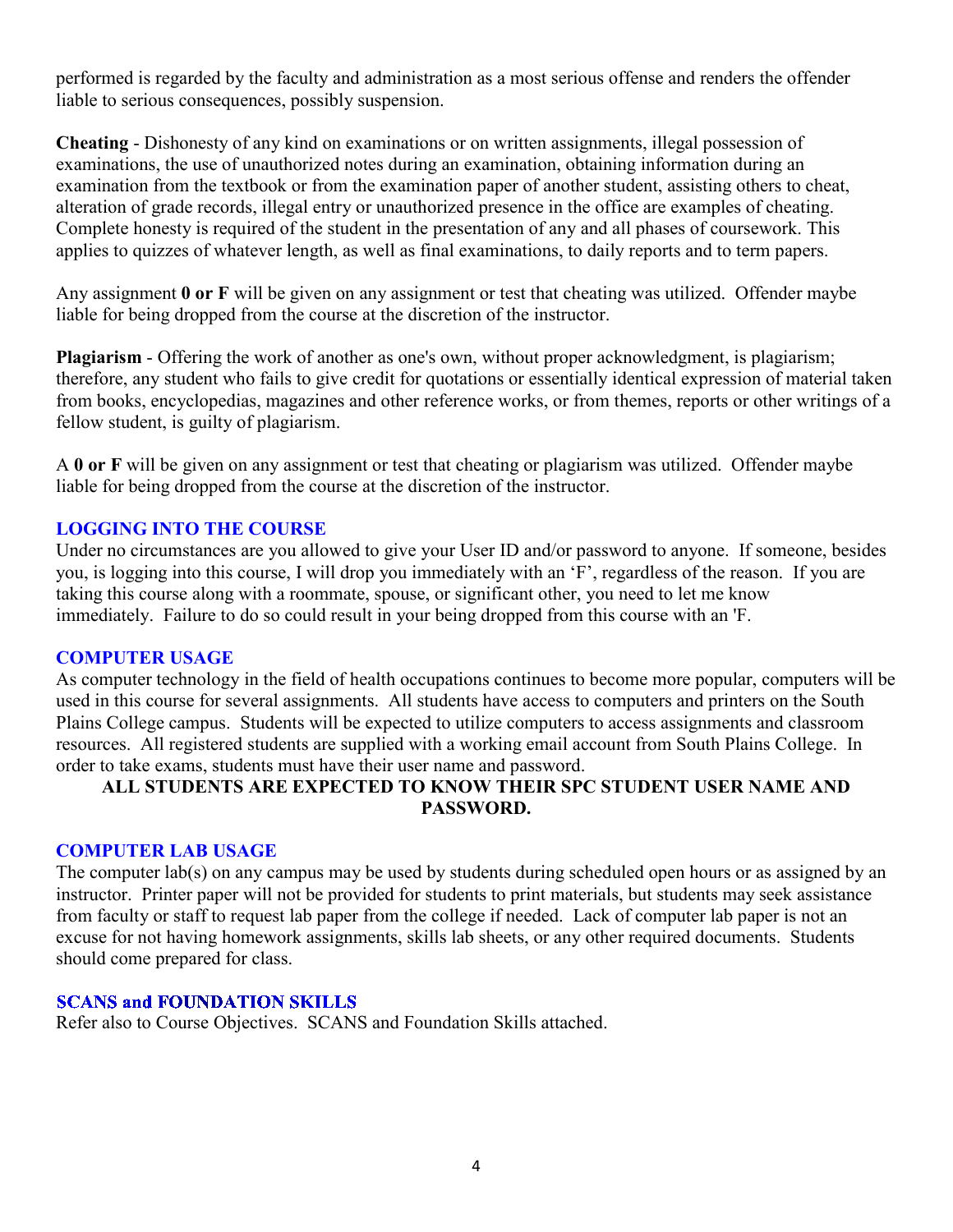#### **SPECIFIC COURSE INFORMATION**

### **REQUIRED TEXT AND MATERIALS**

- **Mastering Healthcare Terminology**
- Betsy J. Shiland
- ISBN: 9780323596015
- Copyright: 2019
- Imprint: Elsevier Mosby
- $6<sup>TH</sup>$  Edition

#### **TexBook Program:** *This course is in the SPC TexBook program, so you do not need to purchase a textbook or access code for this course.*

- **What is TexBook?** The required textbook/digital content for this course is available to you in Blackboard from the first day of class. The fee for the textbook/digital content is the lowest price available from the publisher and bookstore and is included in your tuition/fee payment.
- **How do I access my TexBook?** Your course material is in your Blackboard course from the first day of class. Access to your course material is provided either by RedShelf or other links inside your Blackboard course. RedShelf (and many publisher's) ebook features include the ability to hear the text read aloud, highlight, take notes, create flash cards, see word definitions, build study guides, print select pages, and download up to 20% of the book for offline access.
- **Help with TexBook issues and support:** check with your professor and/or contact <https://solve.redshelf.com/hc/en-us/requests/new>
- **Opting out of TexBook:** Participating in TexBook is not mandatory, and you can choose to opt-out. However; by opting-out you will lose access to the course *[textbook/digital content]* and competitive pricing, and you will need to purchase the required course material on your own. If you drop the class or opt-out before the opt-out deadline, the TexBook charge will be automatically refunded to your SPC account. The opt-out deadline for Fall and Spring is the twelfth class day. The opt-out deadline for shorter terms varies between the second and third class day.

#### *\*Please consult with your professor before deciding to opt-out.*

If you still feel that you should purchase the course textbook/materials on your own, send an **opt-out email** to **tfewell4texasbookcompany@gmail.com**. Include your first name, last name, student ID number, and the course you are opting out of. Once you have been opted-out, you will receive a confirmation email. If you need assistance with the process, contact the SPC Bookstore:

> **Email**: tfewell@texasbook.com / **Phone**: 806-716-2399 **Email**: agamble@texasbook.com / **Phone**: 806-716-4610

### **ATTENDANCE POLICY (\*READ CAREFULLY)**

#### **Class Attendance**

Most of the education that is acquired through distance learning is a result of the interaction among the participants in the course, that is, the instructor and the students combined. Therefore, the instructor requests that each participant log-in at least 3 times a week. The instructor will take part in the discussion topics as appropriate. The discussion room will also function as office hours for the instructor, and will provide the opportunity to clarify issues and topics. Students may feel free to contact the instructor by email at any time. It is imperative that students log in throughout the week as the instructor may post announcements, additional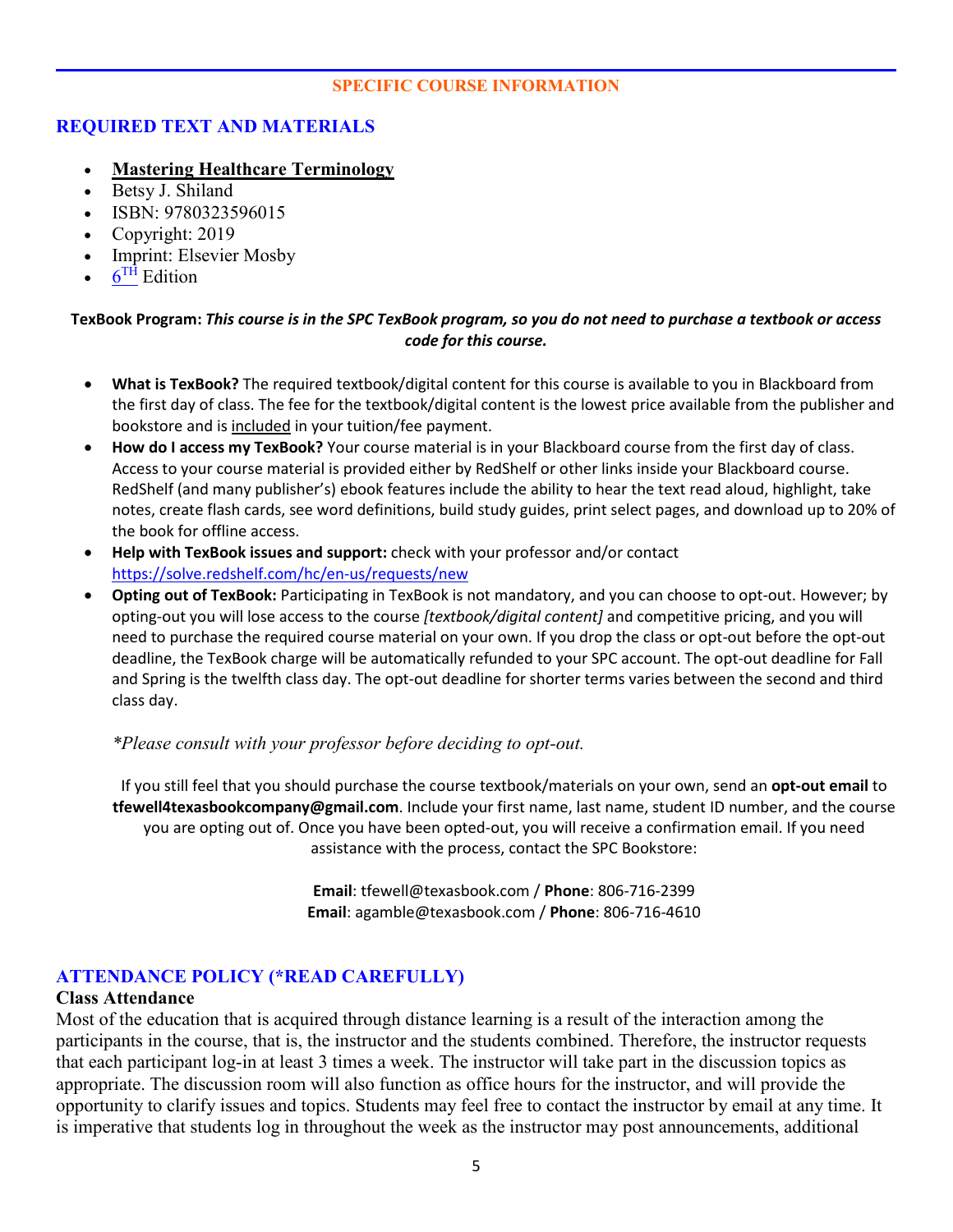clarifications and/or requirements. Students are responsible for ascertaining any changes that are made to the syllabus, week guidance, or course requirements. **Failure to complete two or more weeks assignments, exams, and/or discussion post will result in immediate removal from the class by the instructor with "F" being recorded for the grade.**

### **IF YOU FAIL TO COMPLETE YOUR WORK I WILL DROP YOU WITH AN "F".**

**GRADING RUBRIC –** Grades in this course will be determined using the following criteria:

| <b>ASSESSMENT TOOLS</b>    | $\frac{6}{9}$ |
|----------------------------|---------------|
| <b>Chapter Assignments</b> | 25%           |
| <b>Chapter Exams</b>       | 50%           |
| Comprehensive Final Exam   | 25%           |
| Total                      | 100%          |

| PERCENTAGE SCORE | <b>GRADE</b>   |
|------------------|----------------|
| 90-100           |                |
| 80-89            | B              |
| 75-79            | $\blacksquare$ |
| $0 - 74$         |                |

### **CHAPTER ASSIGNMENTS**

Each chapter (15 chapters) will have an assignment (15 assignments) that will be posted on Blackboard on/or before the week that chapter is due by. These assignments are due on/or by 11:59pm of the due date each week. These assignments will be done via Blackboard and will not be timed, but will be a portion of your course grade. Late work or incomplete work is not accepted and a grade of zero will be recorded.

### **\*Once you have logged onto Blackboard and started an assignment, the assignment will need to be completed and submitted before logging out of Blackboard. You may not start an assignment, save it, or work on it later. Once started it needs to be completed for the maximum grade.**

Chapter course content, exercises (course content and exercises done in the book are NOT graded but are HIGHLY recommended that they are completed) and assignments (which are graded) should be read prior to completing the chapter exams. Better success should come with the chapter exams if you will complete the chapter course content, exercises, and assignments before taking the chapter exams.

### **CHAPTER EXAMS**

**-Please update your computer before starting exams. You might want to log out of blackboard and log back in before starting your exam. You only get 1 attempt per exam!** -**Please make sure your computer is plugged into a power source or fully charged while taking your exams. If your computer battery dies during an exam your exam will be submitted at that point!**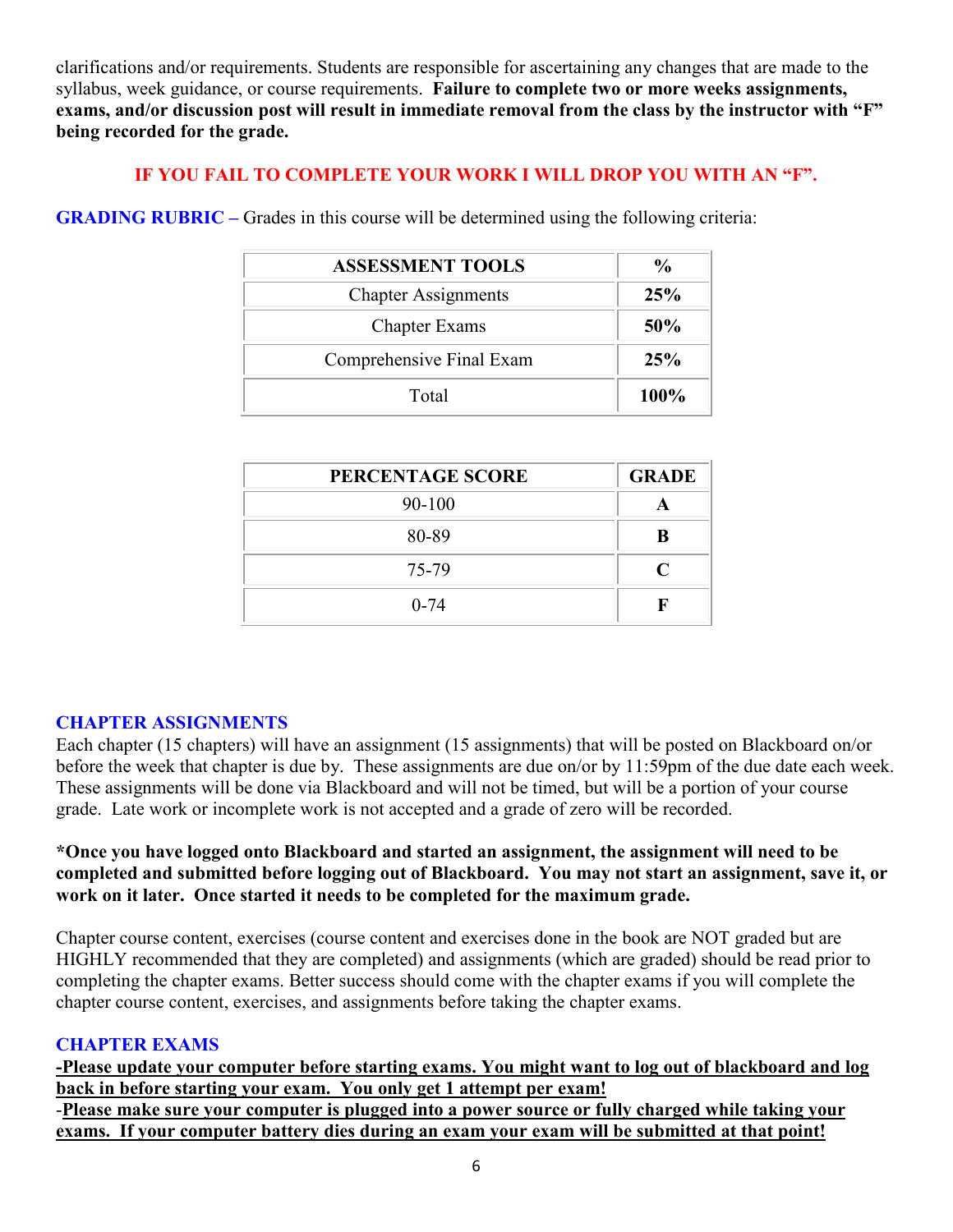Each Chapter (15 chapters) will have a chapter exam (15 exams) given via Blackboard. The chapter exams ARE timed and will be a portion of your course grade. You will be given 2 minutes per question. There will also be an exam for the syllabus that will be calculated into your chapter exam grade.

A missed chapter exam, for any reason, may be made-up in person. The student must schedule an appointment with the instructor (at instructor's availability) to make-up the missed exam. The missed exam must be completed in building 5 of the Reese Center.

### **COMPREHENSIVE FINAL EXAM**

**-Please update your computer before starting exams. You might want to log out of blackboard and log back in before starting your exam. You only get 1 attempt per exam!**

-**Please make sure your computer is plugged into a power source or fully charged while taking your final exam. If your computer battery dies during an exam your exam will be submitted at that point!** The comprehensive final exam WILL BE timed, given via Blackboard, and will be a portion of your course grade. You will be given 2 minutes per question. The final exam must be completed within the time frame specified by the instructor.

### **COMMUNICATION POLICY**

- Electronic communication between instructor and students in this course will utilize the South Plains College "My SPC" email system. Students are encouraged to check SPC email on a regular basis.
- **Instructor will not communicate using private email accounts.**
- **I will return e-mails within 24 hours. If you need immediate assistance, please call me 806-716-4629. If leaving a message please give your name, student ID #, and a good phone # to return your call.**

# **STUDENT CONDUCT**

• Students in this class are expected to abide by the standards of student conduct as defined in the SPC Student Guide.

### **SPECIAL REQUIREMENTS**

Students are not required to purchase their own computer, but must have access to one that meets these specifications. There are computer labs available for student use on our Levelland, Lubbock Center, and Reese Center campuses.

### **To be able to participate in this online course, a student needs to have the following:**

- Typing skills
- Basic word processing skills
- Know basic functionality of a computer and how to do basic troubleshooting
- Know how to connect to the Internet
- Know basics of how the Internet works and how to search and conduct research using the Internet
- Know how to compose, reply, and forward e-mail messages
- Know how to attach and open documents in an e-mail message
- Have basic file management skills
- Know how to save and delete documents

### **DROPPING A CLASS**

Students should submit a **[Student Initiated Drop Form](https://forms.office.com/Pages/ResponsePage.aspx?id=ZrGRbWrP6UWeIqAmJdCCqRkmPIpp6AVCixFJfcqITt9UODExTUFXS0JOODhJOTlYM0NEV1kzRk9GMS4u)** online**.**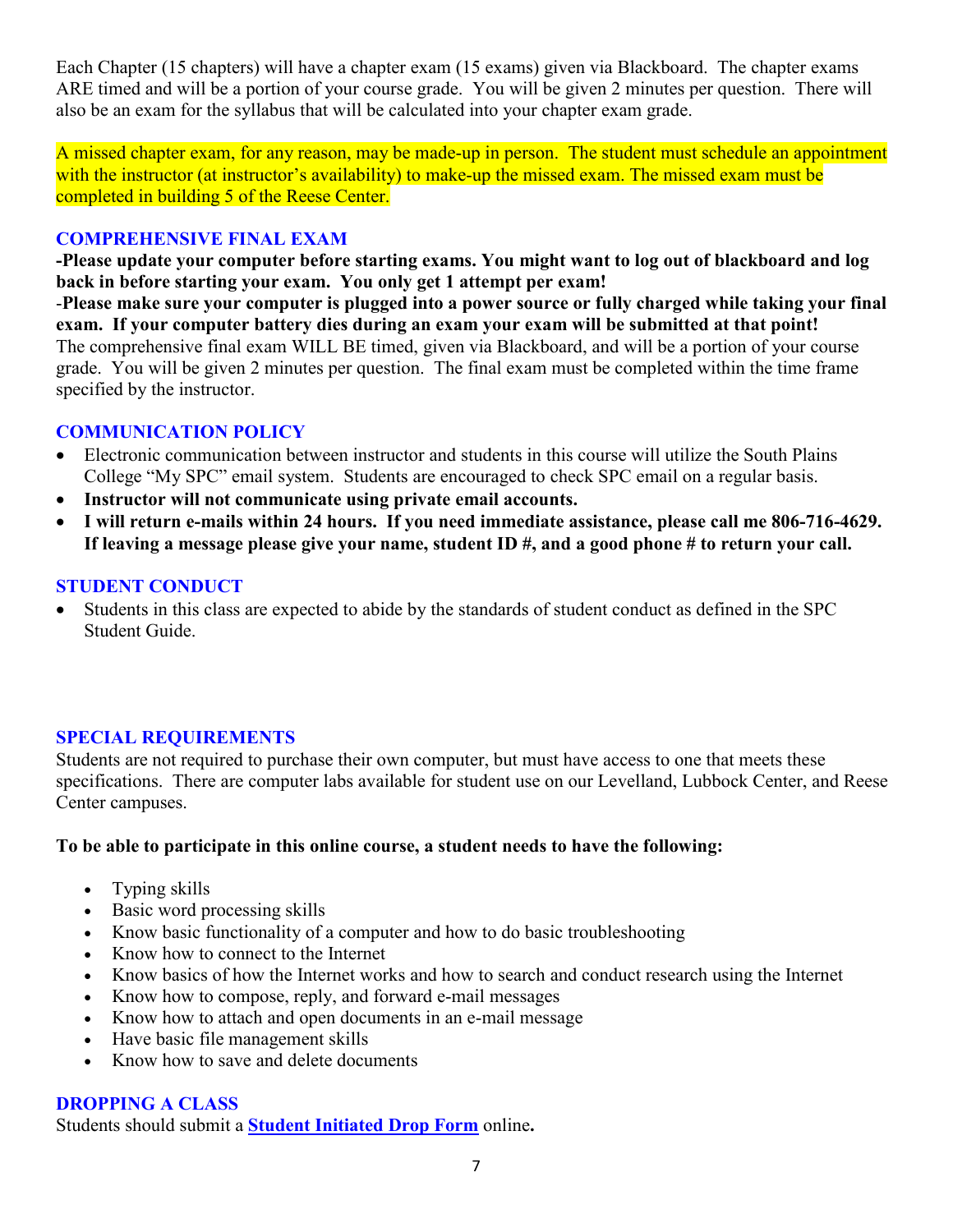**Students will not be required to obtain an instructor signature to drop**, however, we do encourage students to communicate with instructors or advisors prior to dropping a course when they are able. **There will be no charge for drops for the fall or spring semesters**.

### **WITHDRAWING FROM ALL CLASSES**

If a student wishes to withdraw from all courses, they should initiate that process with the Advising Office. They can schedule an appointment with an advisor by visiting [http://www.southplainscollege.edu/admission](http://www.southplainscollege.edu/admission-aid/advising/spcadvisors.php)[aid/advising/spcadvisors.php](http://www.southplainscollege.edu/admission-aid/advising/spcadvisors.php) or by calling 806-716-2366.

#### **DROPPING A CLASSSHEDULE CHAGE (after late registration and before census date)**

To make a schedule change after late registration (August 28) and before the census date (September 9), students should submit a **[Schedule Change Form.](https://forms.office.com/Pages/ResponsePage.aspx?id=ZrGRbWrP6UWeIqAmJdCCqRkmPIpp6AVCixFJfcqITt9UODIyTkRZSkFHVDNSVFRFV0g0T0tVWVAwRi4u)**

After late registration, adding a class requires instructor approval. If a student is requesting to be added to one of your courses and you approve, please email [registrar@southplainscollege.edu](mailto:registrar@southplainscollege.edu) with your approval. This can take the place of signature on the Schedule Change Form that we have required in the past.

#### **ASSIGNMENT POLICY**

All assignments must be completed by the assigned due date. **Late and/or incomplete work will not be accepted and a grade of zero will be recorded.** Assignments, quizzes, exams, and skills that are missed due to an unexcused absence may not be made up. See the instructor for more specific information.

#### **COMPUTER LAB USAGE**

The computer lab(s) on campus may be used by students during scheduled open hours or as assigned by an instructor. Printer paper will not be provided by SPC EMS department for students to print materials but students may seek assistance from faculty to request lab paper from the college if needed. Lack of computer **lab paper is not an excuse for not having homework assignments, skills lab sheets, or any other required documents. Students should come prepared for class.**

### **ALL STUDENTS ARE EXPECTED TO KNOW THEIR SPC STUDENT USER NAME AND PASSWORD.**

#### **COMMUNICATION POLICY**

• Electronic communication between instructor and students in this course will utilize the South Plains College "My SPC" and email systems. I will utilize text messaging and you may communicate with me this way also. The instructor will not initiate communication using private email accounts. Students are encouraged to check SPC email on a regular basis each week of class. Students will also have access to assignments, web-links, handouts, and other vital material which will be delivered via the classroom website. Any student having difficulty accessing the classroom website or their email should immediately contact their instructor for direction. The instructor will work with any student to ensure the student has access to a computer on campus and can obtain the needed class content that is located on the course website.

#### **STUDENT CONDUCT**

Rules and regulations relating to the students at South Plains College are made with the view of protecting the best interests of the individual, the general welfare of the entire student body and the educational objectives of the college. As in any segment of society, a college community must be guided by standards that are stringent enough to prevent disorder, yet moderate enough to provide an atmosphere conducive to intellectual and personal development. A high standard of conduct is expected of all students. When a student enrolls at South Plains College, it is assumed that the student accepts the obligations of performance and behavior imposed by the college relevant to its lawful missions,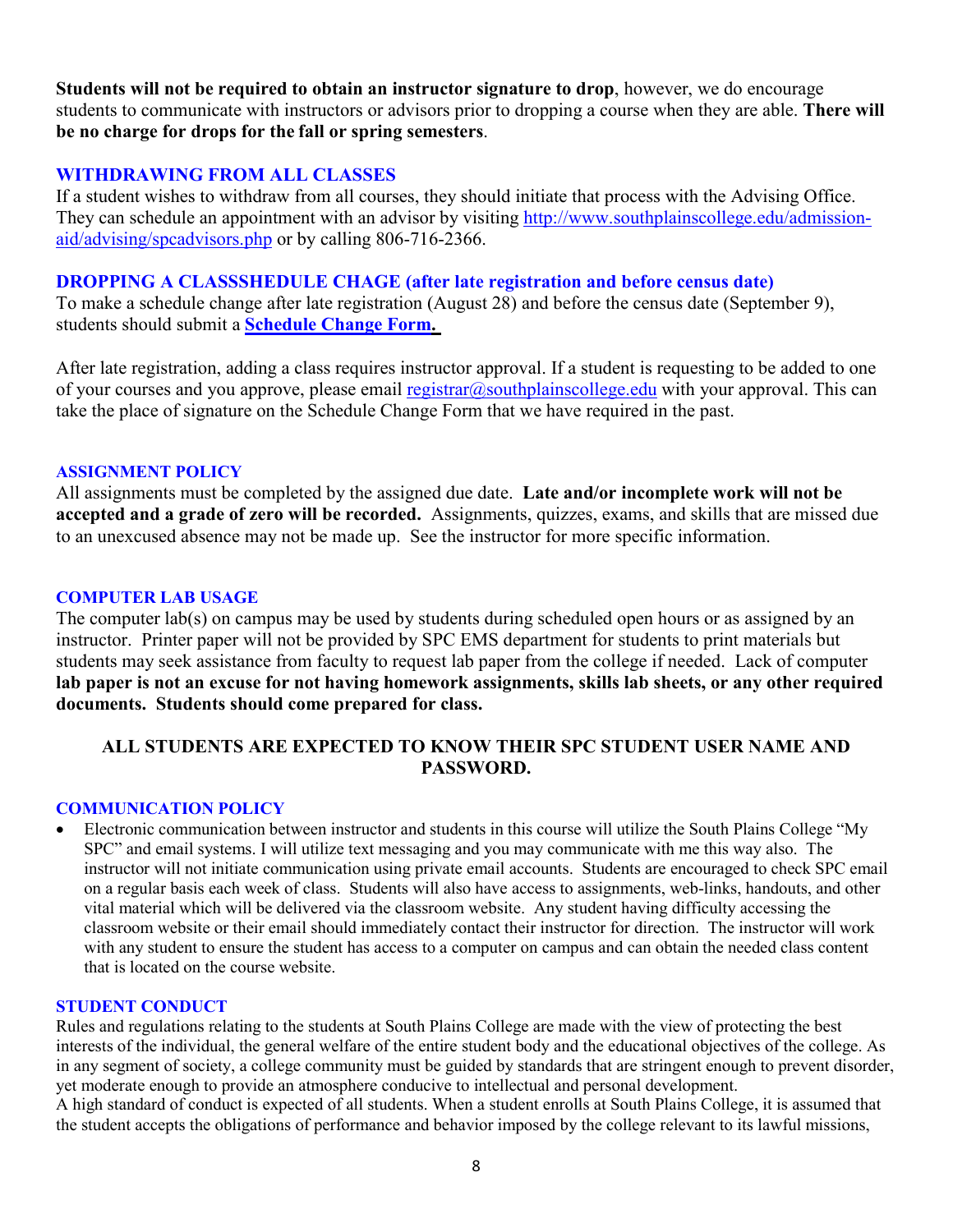processes and functions. Obedience to the law, respect for properly constituted authority, personal honor, integrity and common sense guide the actions of each member of the college community both in and out of the classroom. Students are subject to federal, state and local laws, as well as South Plains College rules and regulations. A student is not entitled to greater immunities or privileges before the law than those enjoyed by other citizens. Students are subject to such reasonable disciplinary action as the administration of the college may consider appropriate, including suspension and expulsion in appropriate cases for breach of federal, state or local laws, or college rules and regulations. This principle extends to conduct off-campus which is likely to have adverse effects on the college or on the educational process which identifies the offender as an unfit associate for fellow students.

Any student who fails to perform according to expected standards may be asked to withdraw.

Rules and regulations regarding student conduct appear in the current Student Guide.

#### **CAMPUS CARRY**

Texas Senate Bill - 11 (Government Code 411.2031, et al.) authorizes the carrying of a concealed handgun in South Plains College buildings only by persons who have been issued and are in possession of a Texas License to Carry a Handgun. Qualified law enforcement officers or those who are otherwise authorized to carry a concealed handgun in the State of Texas are also permitted to do so. Pursuant to Penal Code (PC) 46.035 and South Plains College policy, license holders may not carry a concealed handgun in restricted locations. For a list of locations and Frequently Asked Questions, please refer to the Campus Carry page

at: <http://www.southplainscollege.edu/campuscarry.php>

Pursuant to PC 46.035, the open carrying of handguns is prohibited on all South Plains College campuses. Report violations to the College Police Department at 806-716-2396 or 9-1-1.

#### **DIVERSITY STATEMENT**

In this class, the teacher will establish and support an environment that values and nurtures individual and group differences and encourages engagement and interaction. Understanding and respecting multiple experiences and perspectives will serve to challenge and stimulate all of us to learn about others, about the larger world and about ourselves. By promoting diversity and intellectual exchange, we will not only mirror society as it is, but also model society as it should and can be.

#### **DISABILITIES STATEMENT**

Students with disabilities, including but not limited to physical, psychiatric, or learning disabilities, who wish to request accommodations in this class should notify the Disability Services Office early in the semester so that the appropriate arrangements may be made. In accordance with federal law, a student requesting accommodations must provide acceptable documentation of his/her disability to the Disability Services Office. For more information, call or visit the Disability Services Office at Levelland (Student Health & Wellness Office) 806-716-2577, Reese Center (Building 8) 806-716-4675, or Plainview Center (Main Office) 806-716- 4302 or 806-296-9611.

#### **TITLE IX PREGNANCY ACCOMMODATIONS STATEMENT**

If you are pregnant, or have given birth within six months, Under Title IX you have a right to reasonable accommodations to help continue your education. To activate accommodations you must submit a Title IX pregnancy accommodations request, along with specific medical documentation, to the Director of Health and Wellness. Once approved, notification will be sent to the student and instructors. It is the student's responsibility to work with the instructor to arrange accommodations. Contact the Director of Health and Wellness at 806-716-2362 or email cgilster@southplainscollege.edu for assistance.

#### **Equal Opportunity, Harassment, and Non-Discrimination StatemeNt**

South Plains College does not discriminate on the basis of race, color, national origin, sex, disability or age in its programs and activities. The following person has been designated to handle inquiries regarding the non-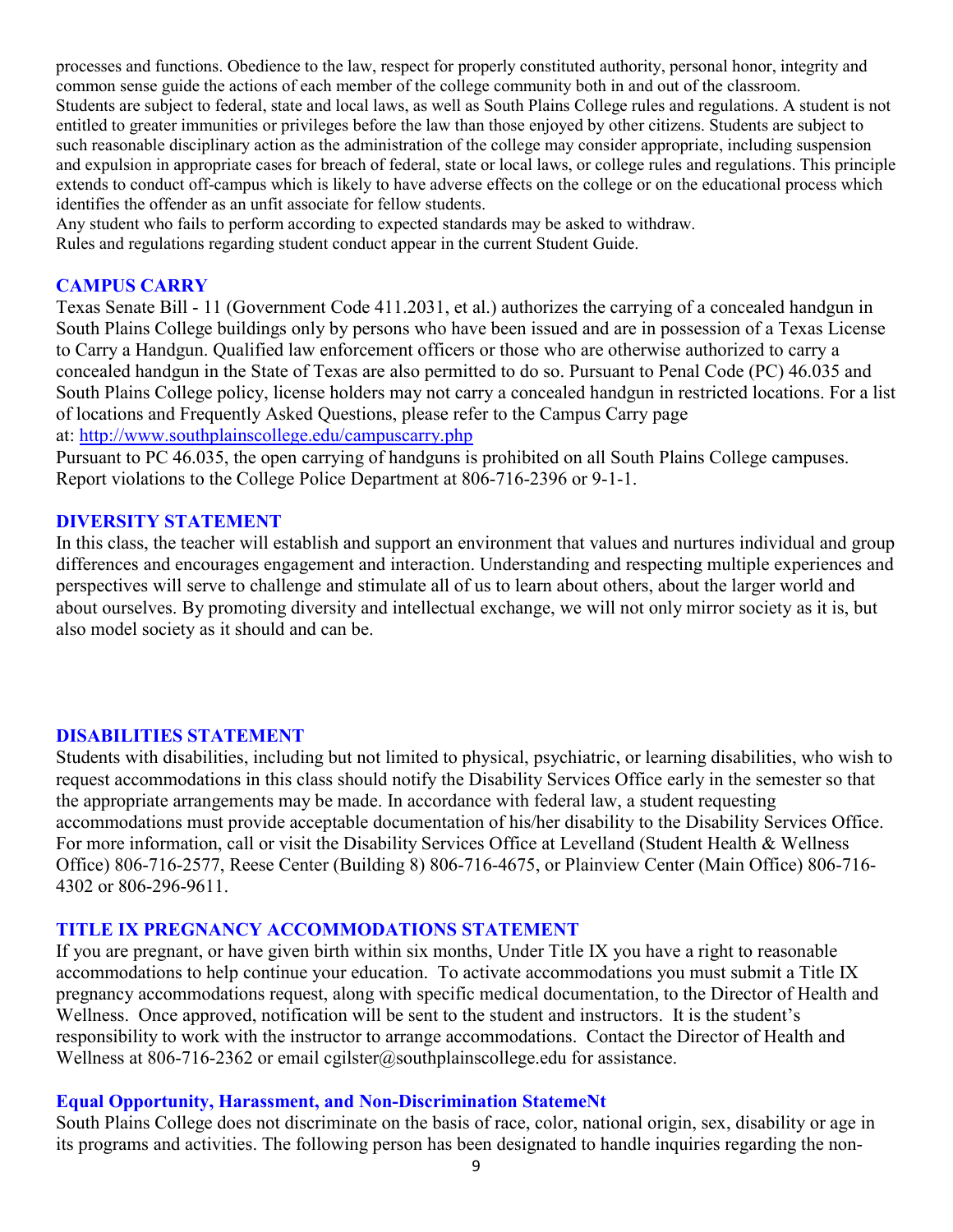discrimination policies: Vice President for Student Affairs, South Plains College, 1401 College Avenue, Box 5, Levelland, TX 79336. Phone number 806-716-2360.

South Plains College is dedicated to providing a safe and equitable learning environment for all students. Discrimination, sexual assault, and harassment are not tolerated by the college. The Health and Wellness Center offers confidential support (806-716-2529) and Voice of Hope has a 24-hour hotline (806-763- 7273). You are encouraged to report any incidents online at <http://www.southplainscollege.edu/about/campussafety/complaints.php>

#### **EMERGENCY MESSAGES**

The student should notify his/her family that in case of an emergency during normal class schedule, they should call the Nursing Office at (806)716-2391 or (806)716-2193. Class will not be interrupted unless it is an emergency, so they must identify themselves and say it is an emergency to get immediate action.

The student should notify his/her family that in the case of an emergency during clinical rotations, they should call and leave a message or text (who they are and who they need to get in touch with for an emergency) to the number or numbers provided to them in the clinical course syllabus and/or on the clinical course schedule..

#### **Dropping a class**

Students should submit a **[Student Initiated Drop Form](https://forms.office.com/Pages/ResponsePage.aspx?id=ZrGRbWrP6UWeIqAmJdCCqRkmPIpp6AVCixFJfcqITt9UODExTUFXS0JOODhJOTlYM0NEV1kzRk9GMS4u)** online**.**

**Students will not be required to obtain an instructor signature to drop**, however, we do encourage students to communicate with instructors or advisors prior to dropping a course when they are able. **There will be no charge for drops for the fall or spring semesters**.

#### **Withdrawing from all classes**

If a student wishes to withdraw from all courses, they should initiate that process with the Advising Office. They can schedule an appointment with an advisor by visiting [http://www.southplainscollege.edu/admission](http://www.southplainscollege.edu/admission-aid/advising/spcadvisors.php)[aid/advising/spcadvisors.php](http://www.southplainscollege.edu/admission-aid/advising/spcadvisors.php) or by calling 806-716-2366.

### **CHAPTER**

#### **COURSE OUTLINE**

- 1. Introduction to Healthcare Terminology
- 2. Body Structure and Directional Terminology
- 3. Musculoskeletal System
- 4. Integumentary System
- 5. Gastrointestinal System
- 6. Urinary System
- 7. Male Reproductive System
- 8. Female Reproductive System and Pregnancy
- 9. Blood, Lymphatic, and Immune System
- 10. Cardiovascular System
- 11. Respiratory System
- 12. Nervous System
- 13. Eye and Ear
- 14. Endocrine System
- 15. SKIP
- 16. Oncology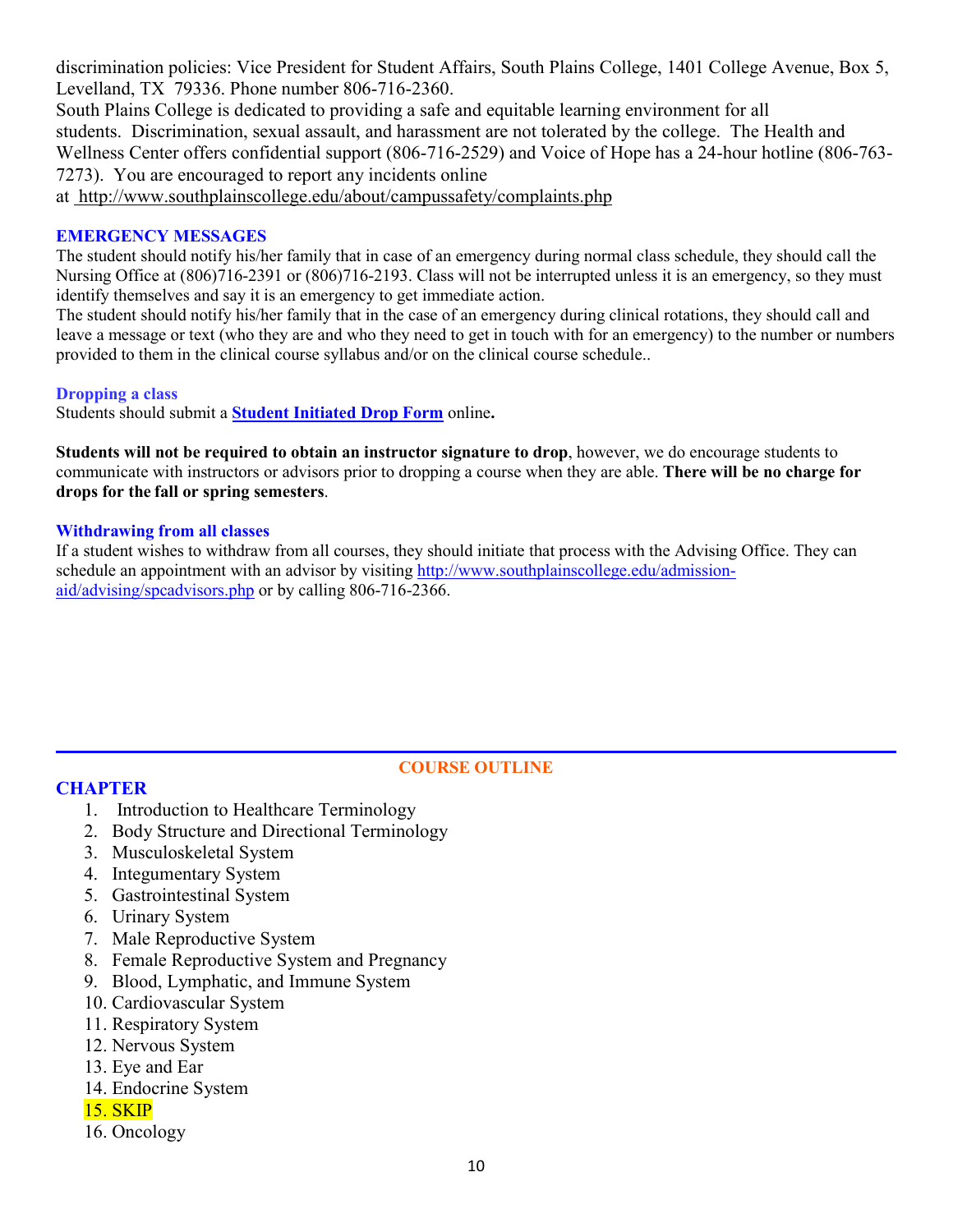### **\*For the detailed course schedule please visit Blackboard**

### **FOUNDATION SKILLS**

### **BASIC SKILLS–Reads, Writes, Performs Arithmetic and Mathematical Operations, Listens and Speaks**

F-1 Reading–locates, understands, and interprets written information in prose and in documents such as manuals, graphs, and schedules.

F-2 Writing–communicates thoughts, ideas, information and messages in writing and creates documents such as letters, directions, manuals, reports, graphs, and flow charts.

F-3 Arithmetic–performs basic computations; uses basic numerical concepts such as whole numbers, etc.

F-4 Mathematics–approaches practical problems by choosing appropriately from a variety of mathematical techniques.

F-5 Listening–receives, attends to, interprets, and responds to verbal messages and other cues.

F-6 Speaking–organizes ideas and communicates orally.

### **THINKING SKILLS–Thinks Creatively, Makes Decisions, Solves Problems, Visualizes and Knows How to Learn and Reason**

F-7 Creative Thinking–generates new ideas.

F-8 Decision-Making–specifies goals and constraints, generates alternatives, considers risks, evaluates and chooses best alternative.

F-9 Problem Solving–recognizes problems, devises and implements plan of action.

F-10 Seeing Things in the Mind's Eye–organizes and processes symbols, pictures, graphs, objects, and other information.

F-11 Knowing How to Learn–uses efficient learning techniques to acquire and apply new knowledge and skills.

F-12 Reasoning–discovers a rule or principle underlying the relationship between two or more objects and applies it when solving a problem.

### **PERSONAL QUALITIES–Displays Responsibility, Self-Esteem, Sociability, Self-Management, Integrity and Honesty**

F-13 Responsibility–exerts a high level of effort and perseveres towards goal attainment.

F-14 Self-Esteem–believes in own self-worth and maintains a positive view of self.

F-15 Sociability–demonstrates understanding, friendliness, adaptability, empathy and politeness in group settings.

F-16 Self-Management–assesses self accurately, sets personal goals, monitors progress and exhibits selfcontrol.

F-17 Integrity/Honesty–chooses ethical courses of action.

### **SCANS COMPETENCIES**

C-1 **TIME** - Selects goal - relevant activities, ranks them, allocates time, prepares and follows schedules. C-2 **MONEY** - Uses or prepares budgets, makes forecasts, keeps records and makes adjustments to meet objectives.

C-3 **MATERIALS AND FACILITIES** - Acquires, stores, allocates, and uses materials or space efficiently. C-4 **HUMAN RESOURCES** - Assesses skills and distributes work accordingly, evaluates performances and provides feedback.

### **INFORMATION - Acquires and Uses Information**

C-5 Acquires and evaluates information.

C-6 Organizes and maintains information.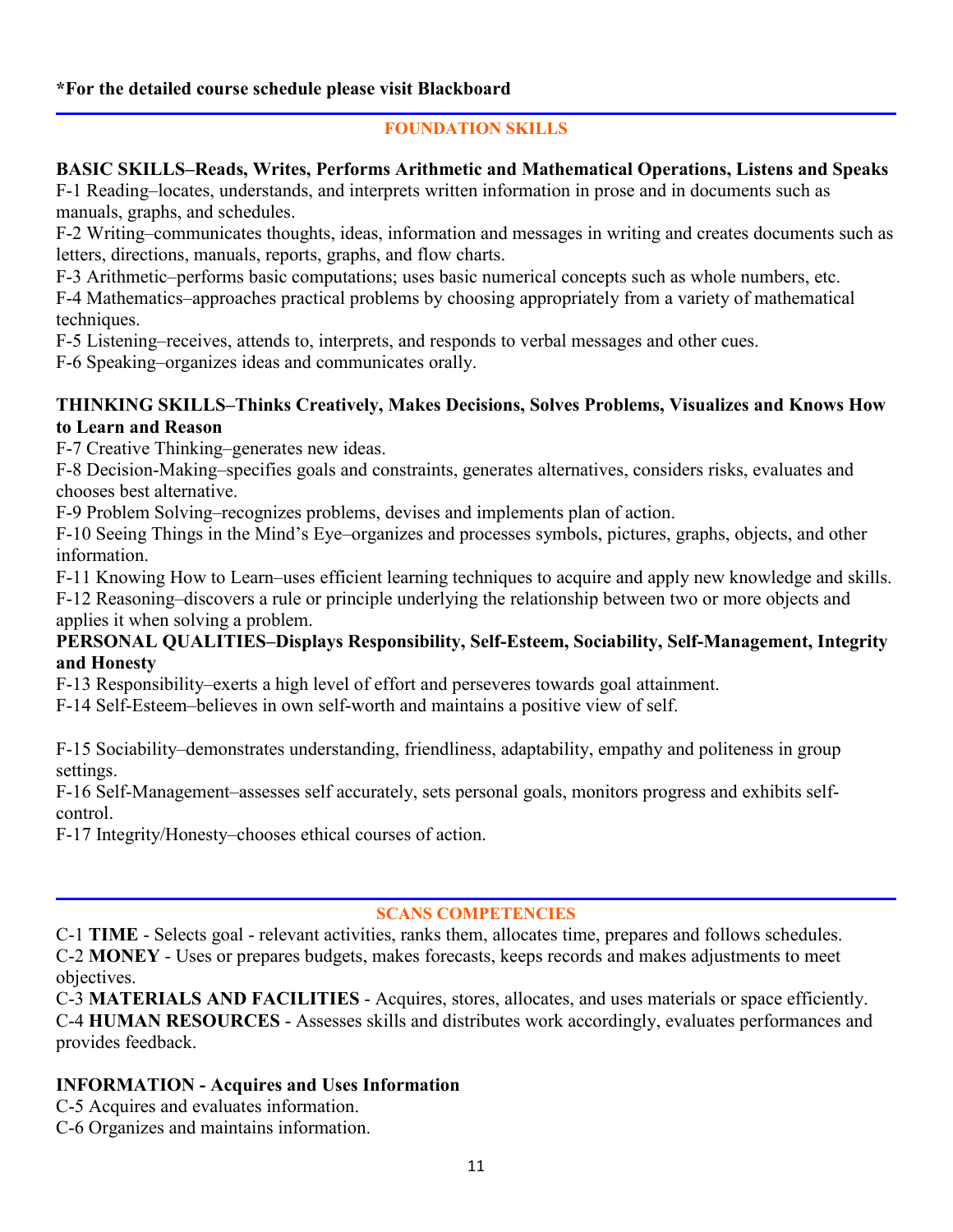- C-7 Interprets and communicates information.
- C-8 Uses computers to process information.

### **INTERPERSONAL–Works with Others**

C-9 Participates as a member of a team and contributes to group effort.

C-10 Teaches others new skills.

C-11 Serves Clients/Customers–works to satisfy customer's expectations.

C-12 Exercises Leadership–communicates ideas to justify position, persuades and convinces others, responsibly challenges existing procedures and policies.

C-13 Negotiates-works toward agreements involving exchanges of resources; resolves divergent interests.

C-14 Works with Diversity–works well with men and women from diverse backgrounds.

### **SYSTEMS–Understands Complex Interrelationships**

C-15 Understands Systems–knows how social, organizational, and technological systems work and operates effectively with them.

C-16 Monitors and Corrects Performance–distinguishes trends, predicts impacts on system operations, diagnoses systems performance and corrects malfunctions.

C-17 Improves or Designs Systems–suggests modifications to existing systems and develops new or alternative systems to improve performance.

### **TECHNOLOGY–Works with a Variety of Technologies**

C-18 Selects Technology–chooses procedures, tools, or equipment, including computers and related technologies.

C-19 Applies Technology to Task–understands overall intent and proper procedures for setup and operation of equipment.

C-20 Maintains and Troubleshoots Equipment–prevents, identifies, or solves problems with equipment, including computers and other technologies.

### **SYLLABUS DISCLAIMER**

**Serious effort and consideration were used in preparing the syllabus presented. While viewed as an educational contract between instructor and student, unforeseen events may cause changes to the scheduling of exercises, quizzes, etc. Every effort will be made NOT to change scheduled items. Nonetheless, SPC EMS instructors reserve the right to make any changes deemed necessary to best fulfill the course objectives. Students registered for this course will be made aware of any changes in a timely fashion using reasonable means.** 

Jacob Braddock M.S., NRP SPC EMS Assistant Professor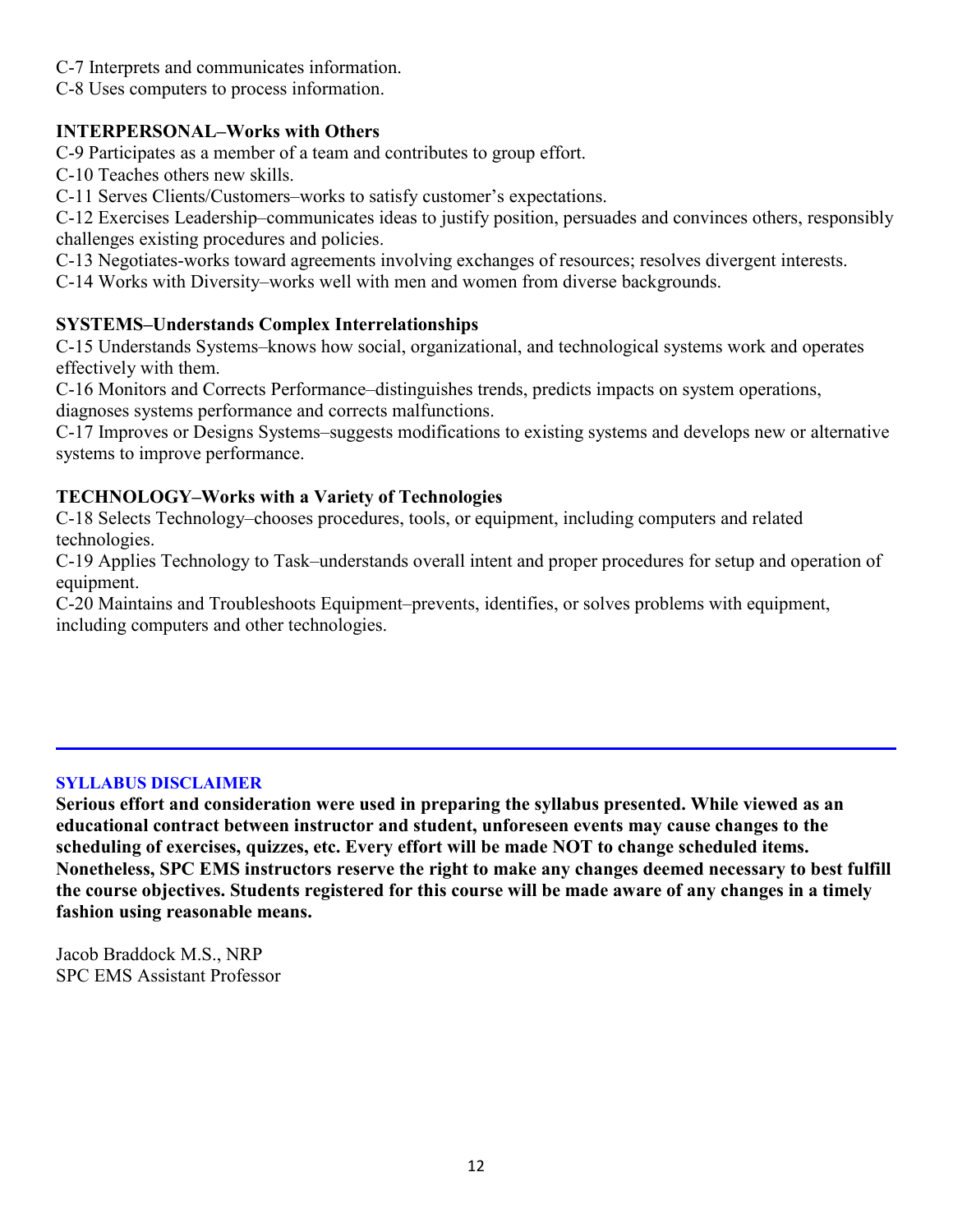#### **ACCOMMODATIONS**

### **DIVERSITY STATEMENT**

In this class, the teacher will establish and support an environment that values and nurtures individual and group differences and encourages engagement and interaction. Understanding and respecting multiple experiences and perspectives will serve to challenge and stimulate all of us to learn about others, about the larger world and about ourselves. By promoting diversity and intellectual exchange, we will not only mirror society as it is, but also model society as it should and can be.

#### **DISABILITIES STATEMENT**

Students with disabilities, including but not limited to physical, psychiatric, or learning disabilities, who wish to request accommodations in this class should notify the Disability Services Office early in the semester so that the appropriate arrangements may be made. In accordance with federal law, a student requesting accommodations must provide acceptable documentation of his/her disability to the Disability Services Office. For more information, call or visit the Disability Services Office at Levelland (Student Health & Wellness Office) 806-716-2577, Reese Center (Building 8) 806-716-4675, or Plainview Center (Main Office) 806-716-4302 or 806-296-9611.

#### **NON-DISCRIMINATION STATEMENT**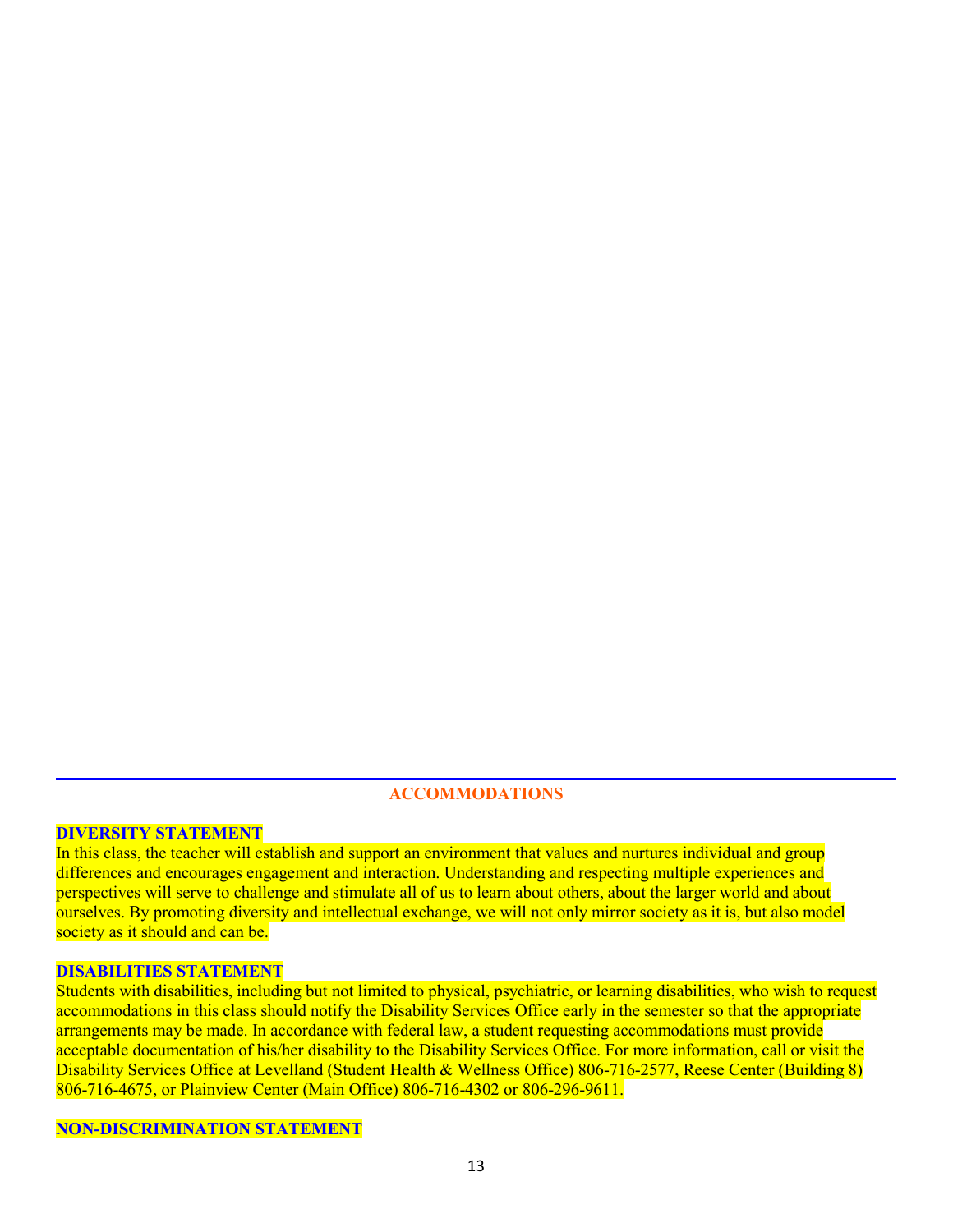South Plains College does not discriminate on the basis of race, color, national origin, sex, disability or age in its programs and activities. The following person has been designated to handle inquiries regarding the non-discrimination policies: Vice President for Student Affairs, South Plains College, 1401 College Avenue, Box 5, Levelland, TX 79336. Phone number 806-716-2360.

### **FOUNDATION SKILLS**

### **BASIC SKILLS–Reads, Writes, Performs Arithmetic and Mathematical Operations, Listens and Speaks**

F-1 Reading–locates, understands, and interprets written information in prose and in documents such as manuals, graphs, and schedules.

F-2 Writing–communicates thoughts, ideas, information and messages in writing and creates documents such as letters, directions, manuals, reports, graphs, and flow charts.

F-3 Arithmetic–performs basic computations; uses basic numerical concepts such as whole numbers, etc.

F-4 Mathematics–approaches practical problems by choosing appropriately from a variety of mathematical techniques.

F-5 Listening–receives, attends to, interprets, and responds to verbal messages and other cues.

F-6 Speaking–organizes ideas and communicates orally.

### **THINKING SKILLS–Thinks Creatively, Makes Decisions, Solves Problems, Visualizes and Knows How to Learn and Reason**

F-7 Creative Thinking–generates new ideas.

F-8 Decision-Making–specifies goals and constraints, generates alternatives, considers risks, evaluates and chooses best alternative.

F-9 Problem Solving–recognizes problems, devises and implements plan of action.

F-10 Seeing Things in the Mind's Eye–organizes and processes symbols, pictures, graphs, objects, and other information.

F-11 Knowing How to Learn–uses efficient learning techniques to acquire and apply new knowledge and skills.

F-12 Reasoning–discovers a rule or principle underlying the relationship between two or more objects and applies it when solving a problem.

### **PERSONAL QUALITIES–Displays Responsibility, Self-Esteem, Sociability, Self-Management, Integrity and Honesty**

F-13 Responsibility–exerts a high level of effort and perseveres towards goal attainment.

F-14 Self-Esteem–believes in own self-worth and maintains a positive view of self.

F-15 Sociability–demonstrates understanding, friendliness, adaptability, empathy and politeness in group settings.

F-16 Self-Management–assesses self accurately, sets personal goals, monitors progress and exhibits selfcontrol.

F-17 Integrity/Honesty–chooses ethical courses of action.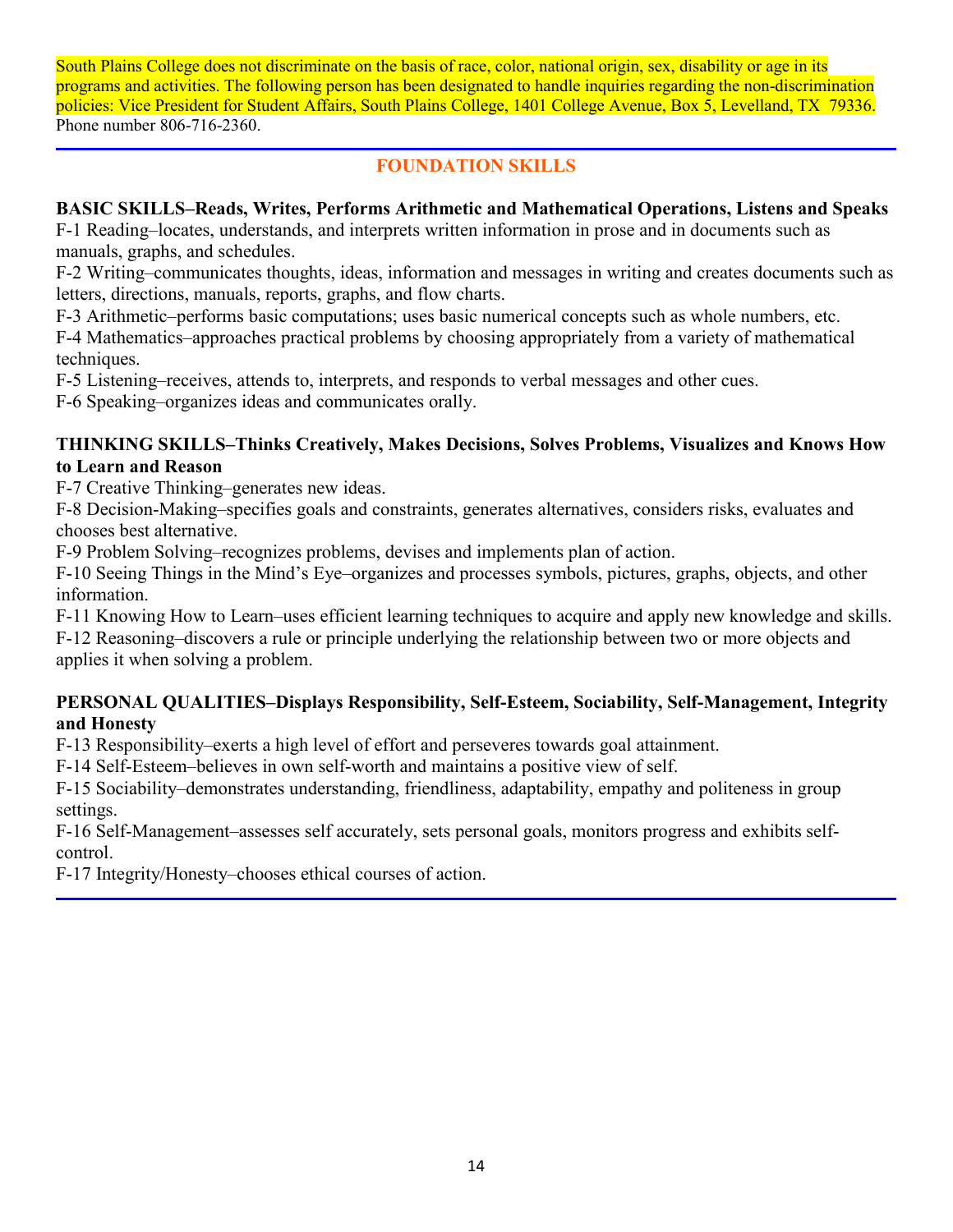

I (print name) \_\_\_\_\_\_\_\_\_\_\_\_\_\_\_\_\_\_\_\_\_\_\_\_\_\_\_\_\_\_\_\_\_\_\_\_\_\_\_have received and read a copy of the syllabus for the **EMS Paramedic Program (EMSP 2434.200 – Medical Emergencies)**. I understand the syllabus and understand that I must comply with all requirements listed within this document to complete the course.

 $\overline{\mathcal{L}}$  , and the state of the state of the state of the state of the state of the state of the state of the state of the state of the state of the state of the state of the state of the state of the state of the stat